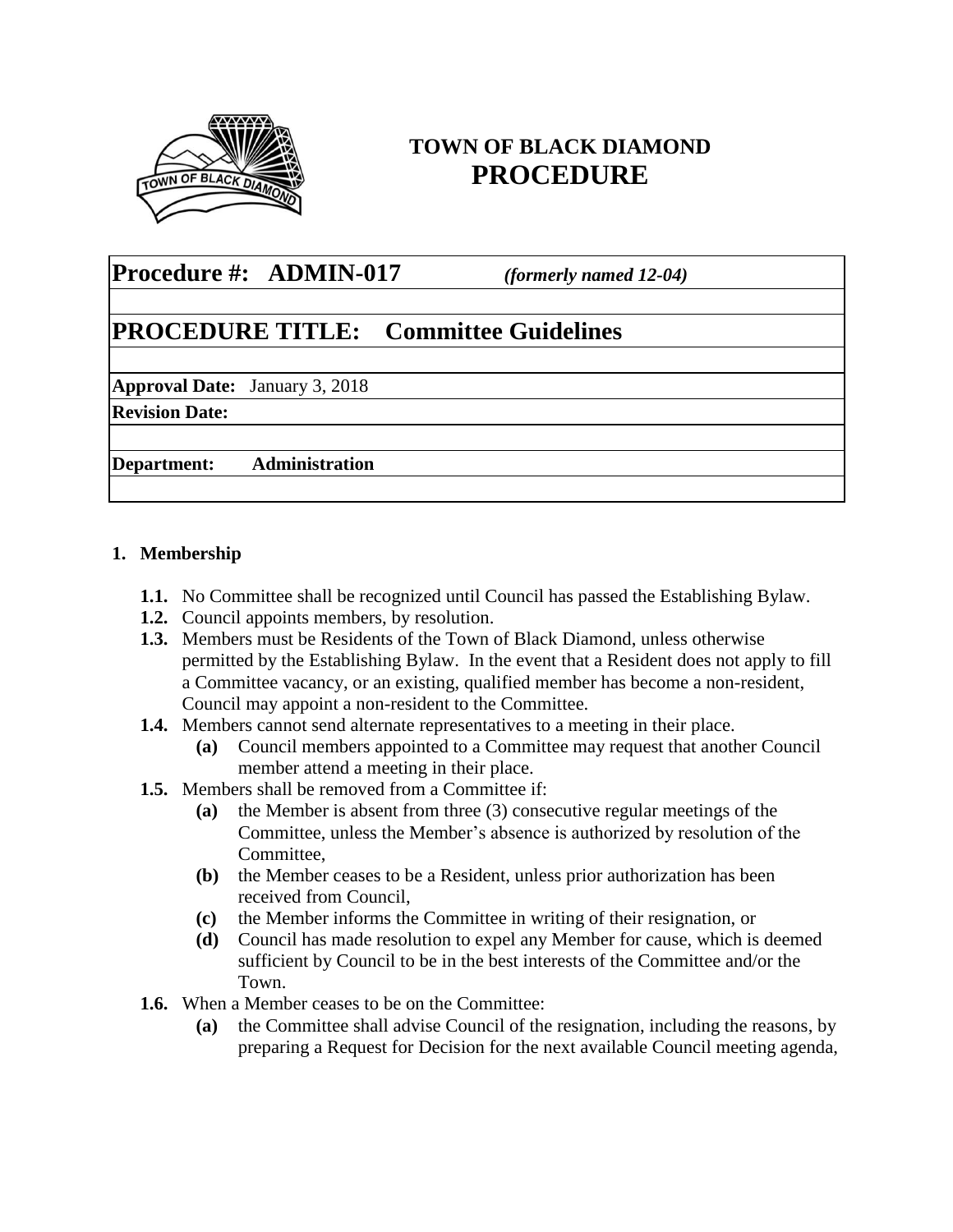

- **(b)** the Committee, in the Request for Decision, may request that Council provide for advertising of the vacancy, if suitable applications from interested parties have not already been received.
- **1.7.** Committee Applications:
	- **(a)** will be reviewed by the Committee, only when there are vacancies available,
	- **(b)** will be reviewed and discussed only during In Camera meetings, in accordance with section 18(1) of the Freedom of Information and Protection of Privacy Regulation, or as amended,
		- **(i)** the Committee will reopen the meeting to the public, following the In Camera portion of the meeting to discuss applications, and make a motion to make their recommendation to Council for the appointment of an applicant, in accordance with the Town's Procedure Bylaw.
	- **(c)** the Committee will make their recommendation to Council by preparing a Request for Decision for the next available Council meeting agenda,
	- **(d)** if the Committee is unable to achieve quorum to review applications and make recommendations to Council, the applications will be forwarded to Council to be discussed In Camera at the next available Council meeting agenda,
	- **(e)** Council will appoint all Members to Committees, by resolution, in an open portion of a Council meeting agenda.

## **2. Meetings**

- **2.1.** Committees shall hold as many meetings in each year as stated in their Establishing Bylaws, or if not stated, as often as required to adequately deal with the business of the Committee.
- **2.2.** Committee meetings are to be held in public, in accordance with the Municipal Government Act, unless an exception exists to permit the Committee to discuss any eligible matters In Camera, in accordance with the Freedom of Information and Protection of Privacy Act.
- **2.3.** Notice of Committee meetings shall be in accordance with the Municipal Government Act. Notice, including scheduling, cancelling or re-scheduling, of all Committee meetings shall be posted to the Town of Black Diamond website at least 24 hours in advance.
	- **(a)** In the event that a Committee has been required to cancel a meeting with less than 24 hours' notice to the public, a sign shall be placed on the front door of the meeting location.
- **2.4.** Minutes shall be kept of all regular and special Committee meetings, and
	- **(a)** shall be in the English language, without note or comment.
	- **(b)** shall contain the following:
		- **(i)** names of the Members, those present and those absent;
		- **(ii)** the time the meeting was called to order, and by whom;
		- **(iii)** adoption or acceptance of the Agenda, as presented or as amended;
		- **(iv)** adoption or acceptance of the Minutes of any prior meetings;
		- **(v)** all motions passed or defeated by the Committee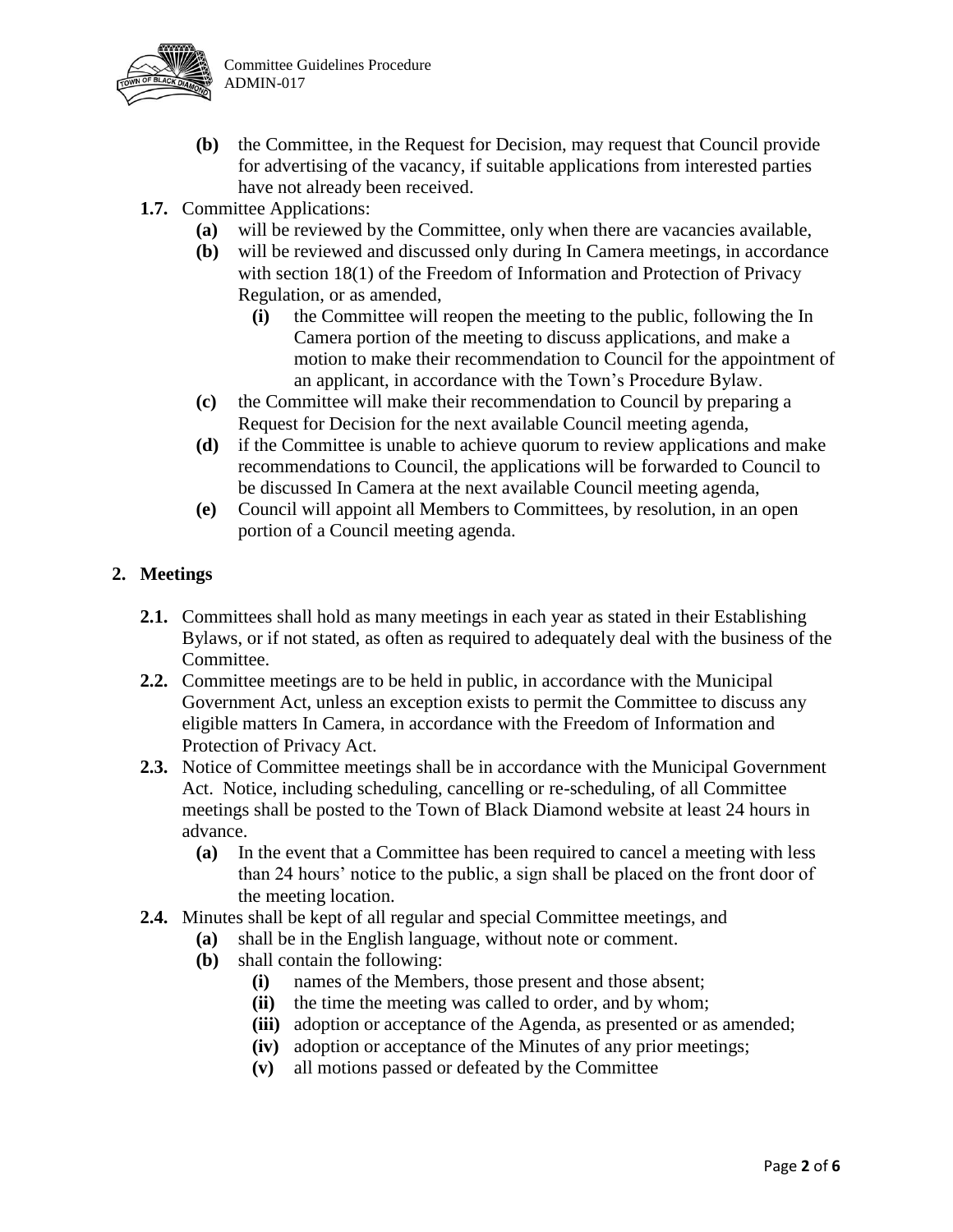

- **(vi)** if the Committee discusses any matter In Camera the Minutes must state: the time that the meeting was closed to the public, the general nature of the matter discussed and the Freedom of Information and Protection of Privacy exception to permit the In Camera discussion, the names of those present for the In Camera discussion, and the time that the meeting was re-opened to the public.
- **(vii)** the time that the meeting was adjourned.
- **(c)** Committees may request samples or educational materials from the Legislative Services department to assist the Committee with the preparation of good Minutes.
- **(d)** Minutes of all Committee meetings shall be submitted to the Legislative Services department for retention and distribution to Council. Minutes do not require to be adopted/accepted before submission.
- **2.5.** Quorum must be present in order for any Committee to hold a meeting or to discuss any matter of business. The Establishing Bylaw for each Committee determines quorum.

## **3. Member Roles and Responsibilities**

- **3.1.** The Committee Chairperson's main role is to run an effective meeting. The duties of the Chairperson may include:
	- **(a)** call Committee meetings, ensuring that public notice is given in accordance with the Town of Black Diamond Procedure Bylaw,
	- **(b)** prepare a meeting agenda, with input of other Members,
	- **(c)** adhere to the Town of Black Diamond Procedure Bylaw, to ensure effective focused and efficient meetings, with input from all Members,
	- **(d)** ensure Minutes are being taken,
	- **(e)** direct, communicate, manage and initiate Committee actions, appoint tasks as needed, follow up and report on those actions at each meeting,
	- **(f)** be acquainted with the Committee's assignments and ensure the Committee is carrying out its responsibilities,
	- **(g)** ensure that Members are welcomed, appreciated and well-informed of their roles and the Committee's progress in carrying out its responsibilities,
	- **(h)** ensure that Members are aware of and adhere to the Committee's Establishing Bylaw, and any other legislation, bylaw or policy that may relate to the Committee, its Members or its purposes.
- **3.2.** Committee Member's role is:
	- **(a)** be on time for meetings,
	- **(b)** notify the Chairperson if unable to attend the meeting,
	- **(c)** understand the purpose of the Committee, be aware of and adhere to the Establishing Bylaw, and any other legislation, bylaw or policy that may relate to the Committee, its Members or its purposes,
	- **(d)** cooperate with the requests of the Chairperson, serve actively and share in the tasks of the Committee,
	- **(e)** be respectful of other Members, keep discussions to the point and focused on the agenda items at hand.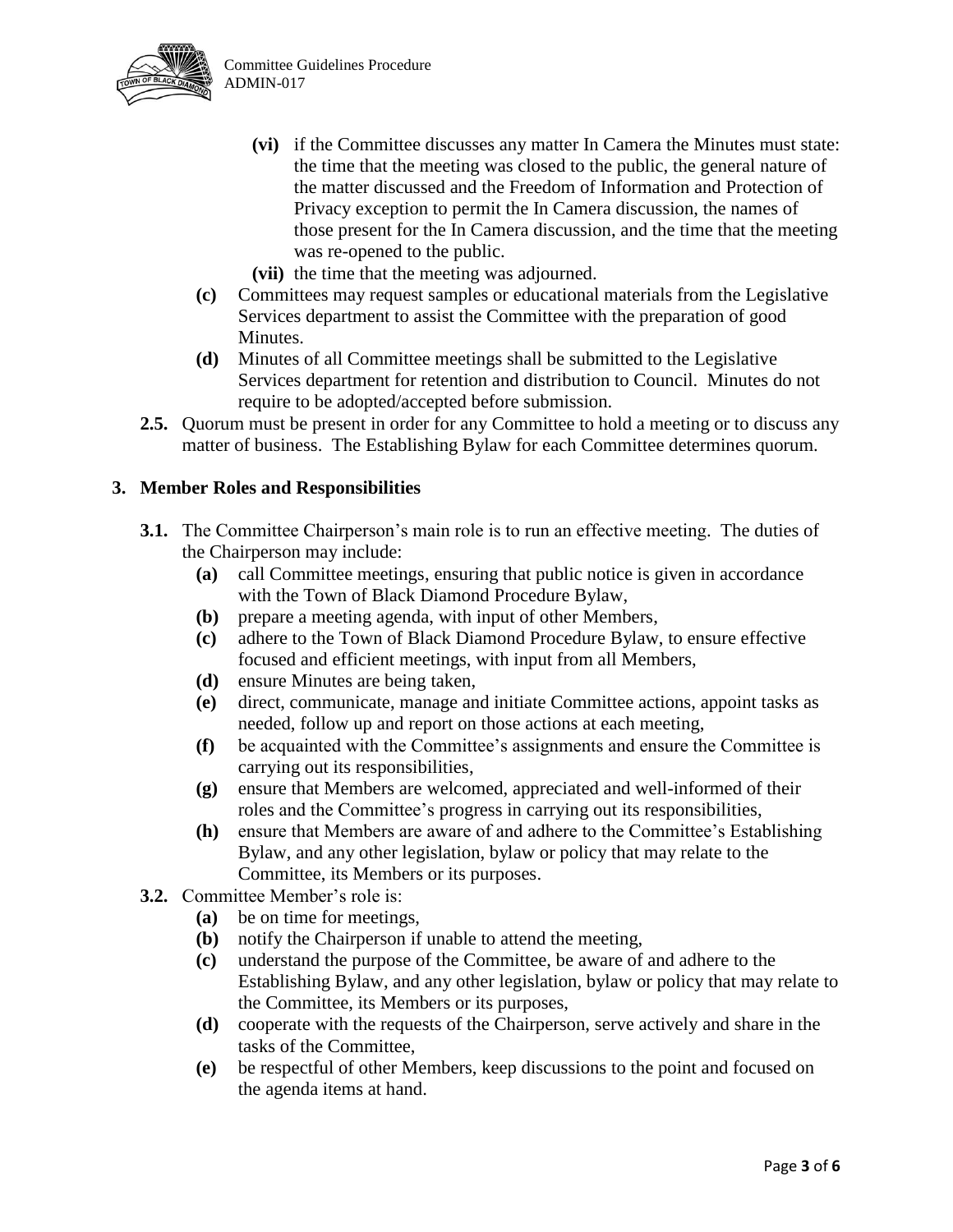

- **3.3.** Committees generally have one or more Council Members appointed to them. Their duties are those of any Committee Member, as well as:
	- **(a)** in the event that the Council Member is unable to attend a meeting, it is their responsibility to find an alternate Council Member to attend in their place,
	- **(b)** act as a liaison between Council and the Committee. The Council Member will be expected to address questions of Council about the Committee's submission, plans or concerns,
		- **(i)** the Council Member may also report on matters of the Committee in their monthly Council Committee Report, or may bring a time-sensitive matter before Council in accordance with the Town of Black Diamond Procedure Bylaw,
	- **(c)** the Council Member, if no employee Member has been appointed, shall ensure that the Minutes of the Committee have been submitted to Legislative Services for retention and distribution to Council,
	- **(d)** if there is not an employee appointed to the Committee, the Council Member shall assist the Chairperson in ensuring that all matters of governance and process are being addressed in accordance with legislation, bylaws and policy,
	- **(e)** the Council Member is to contact the CAO with any Committee requests to have regular employees' time for projects, plans, etc.,
	- **(f)** the Council Member shall not be the Chairperson of a Committee, but may sit on a Sub-Committee at his/her discretion. This section does not apply to any Committee comprised wholly of Council Members,
	- **(g)** the Council Member **cannot** speak on behalf of Council (ex. "Council will approve that").
- **3.4.** Some Committees have Town employees appointed to them to assist the Committee in a defined capacity. The employee's role will be to:
	- **(a)** serve the Committee in the capacity defined by the Establishing Bylaw,
	- **(b)** ensure that all new Members receive an appropriate orientation, and are made aware of the Committee's Establishing Bylaw, and all other legislation, bylaws and policies that may relate to the Committee, its Members or its purposes,
	- **(c)** ensure that the Committee is operating in accordance with its Establishing Bylaw, this policy/procedure and any other legislation, bylaw or policy that relates to the Committee, its Members or its purposes.

Any Town employee appointed to the Committee as a Member in a volunteer capacity is not subject to the employee role set out in this procedure, but is subject to the role of a Member or Chairperson, as applicable.

## **4. Sub-Committees**

- **4.1.** A Committee may request that a Sub-Committee be authorized.
- **4.2.** The Committee shall draft the Terms of Reference for the Sub-Committee and provide a Request for Decision for the next available Council meeting agenda, requesting that Council accept the Terms of Reference and authorize the Sub-Committee.
	- **(a)** The Terms of Reference shall include the scope of the requested Sub-Committee.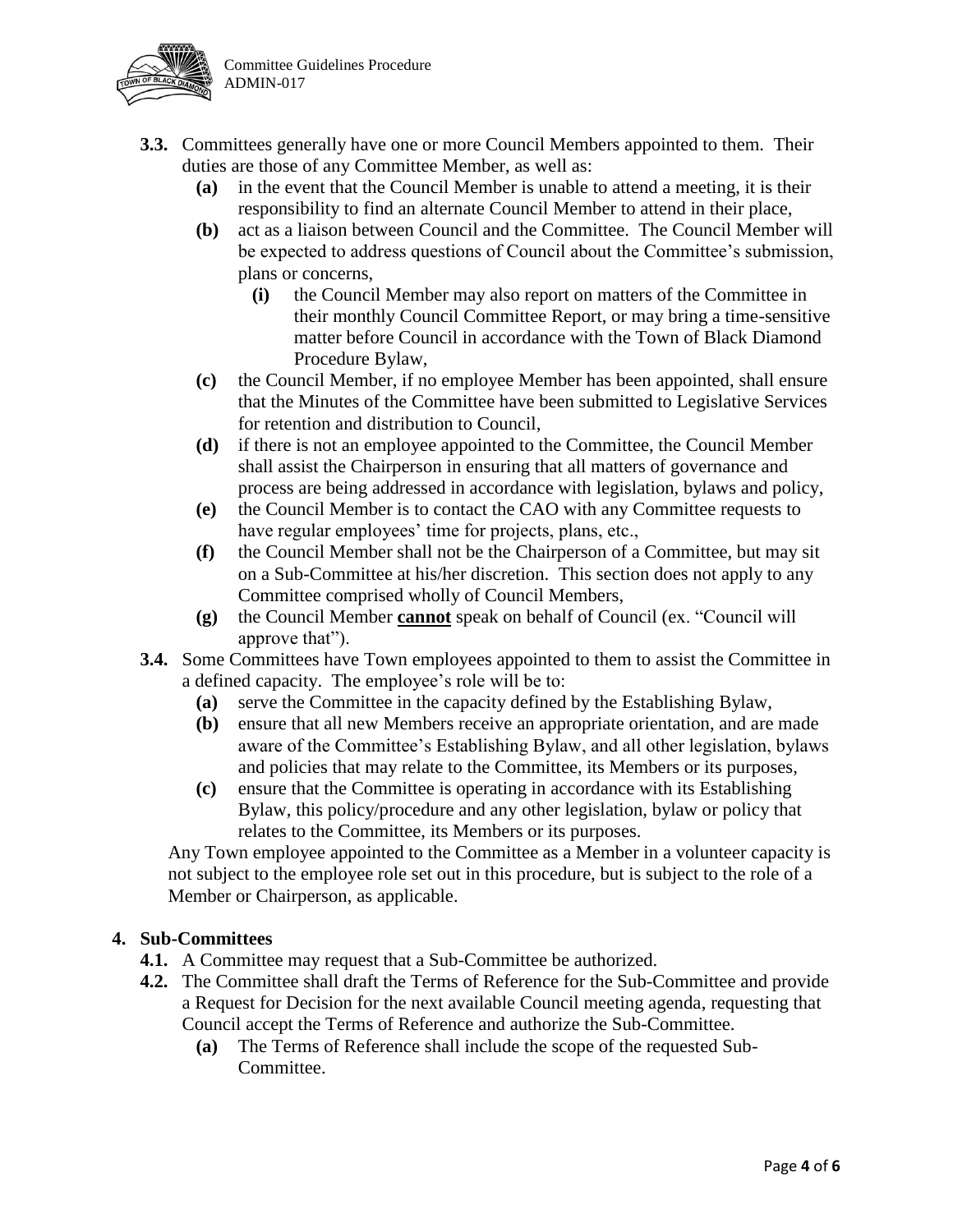

- **4.3.** Sub-Committees must abide by this Policy and Procedure, as well as all other relevant legislation, bylaws and policies.
	- **(a)** Sub-Committees are, therefore, not exempt from the requirements to provide open meetings, with notice to the public, agendas and Minutes. Minutes must be submitted to the governing Committee to be accepted as Correspondence and to the Legislative Services department for retention and distribution to Council.
- **4.4.** Members of the Committee may be appointed to the Sub-Committee by resolution of the Committee.
	- **(a)** If membership on the Sub-Committee is open to the general public, then application must submitted to the Committee for review and recommendation to Council for appointment, as per Section 1 of this Procedure.

## **5. Powers and Duties**

- **5.1.** The Chairperson and every Member present shall vote on every matter before the Committee, unless they are subject to a declared reason of pecuniary interest.
	- **(a)** All matters related to voting shall be in accordance with the Town of Black Diamond Procedure Bylaw.
- **5.2.** The powers and duties of the Committee and any specifically titled Members shall be in accordance with the Establishing Bylaw.
- **5.3.** No Committee, nor any Member, has the power to borrow funds, enter into contracts, or to pledge the credit of the Town of Black Diamond.
- **5.4.** Any Committee requiring a grant application to be submitted on their behalf shall provide any required information to the employee appointed, or to the CAO. Grant applications shall only be signed and submitted by authorized Town employees, after obtaining any required resolutions of Council.
- **5.5.** The Committee shall, at least annually, review the Committee's Establishing Bylaw, and any other bylaws or policies applicable to the Committee, including the Town of Black Diamond Strategic Plan.
	- **(a)** The Committee may make recommendation for amendments to such documents by submitting a Request for Decision to Council at the next available Council meeting agenda, specifying the suggested amendments.
	- **(b)** The Committee is requested to review their recommendations with the Legislative Services team prior to submitting a Request for Decision to Council, to ensure that the suggested amendments do not conflict with any other legislation, bylaw, policy or procedure.
- **5.6.** The Committee, and its Members, shall assist in developing or maintaining positive relationships with the community, Council members and Town employees.
- **5.7.** The Committee may develop a Value/Belief Statement (*what does the Committee stand for, what values/beliefs should guide the Committee?*), a Mission Statement (*what does the Committee do?*) and a Vision Statement (*what is the preferred future of the Committee?*) and review them annually.
- **5.8.** Annually, in accordance with the Town of Black Diamond Budget Policy, the Committee shall submit to the Finance Manager, written operating and capital budgets, as required by the Municipal Government Act. Budgets shall show, in reasonable form